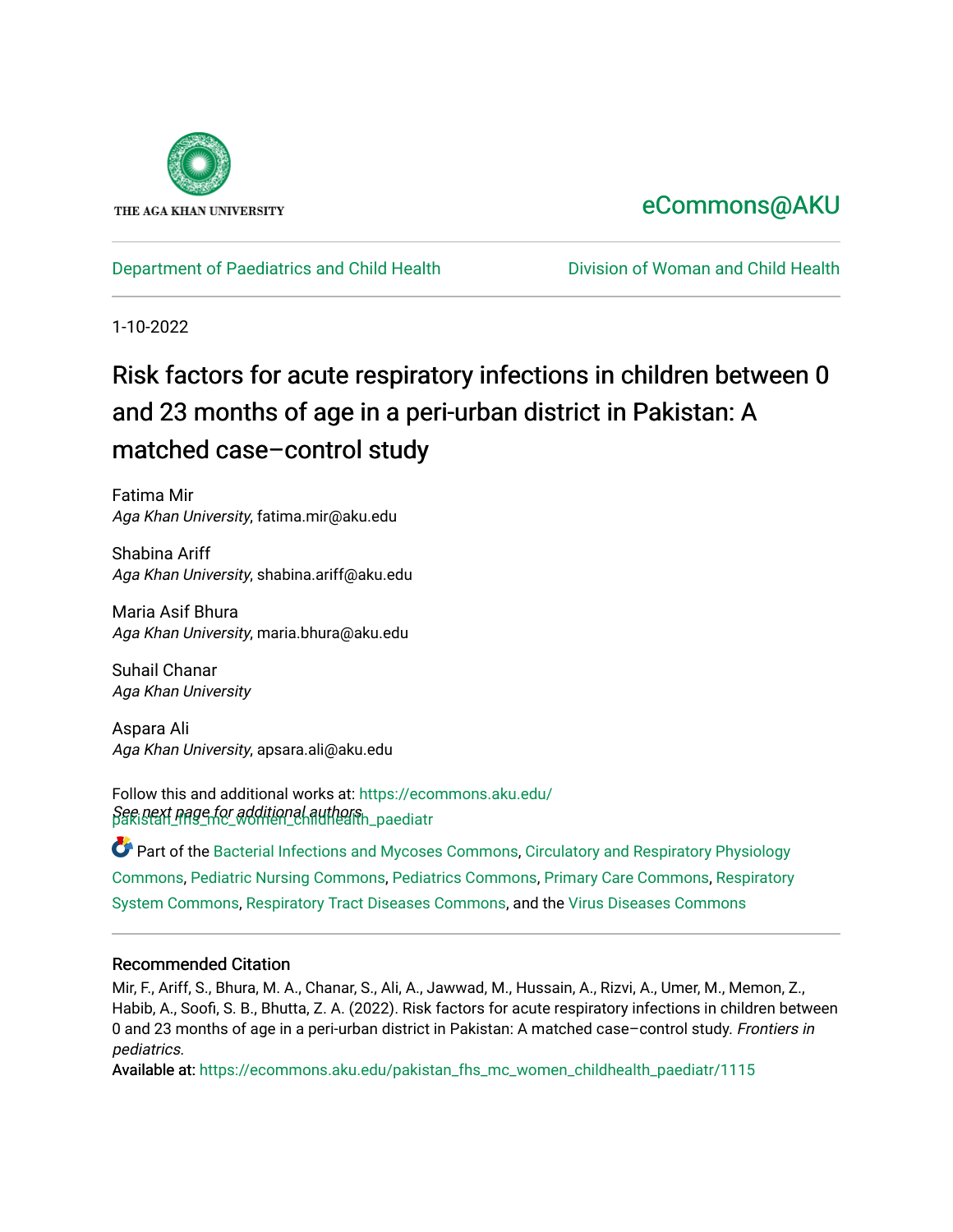## Authors

Fatima Mir, Shabina Ariff, Maria Asif Bhura, Suhail Chanar, Aspara Ali, Muhammad Jawwad, A Hussain, Arjumand Rizvi, Muhammad Umer, Zahid Memon, Atif Habib, Sajid Bashir Soofi, and Zulfiqar Ahmed Bhutta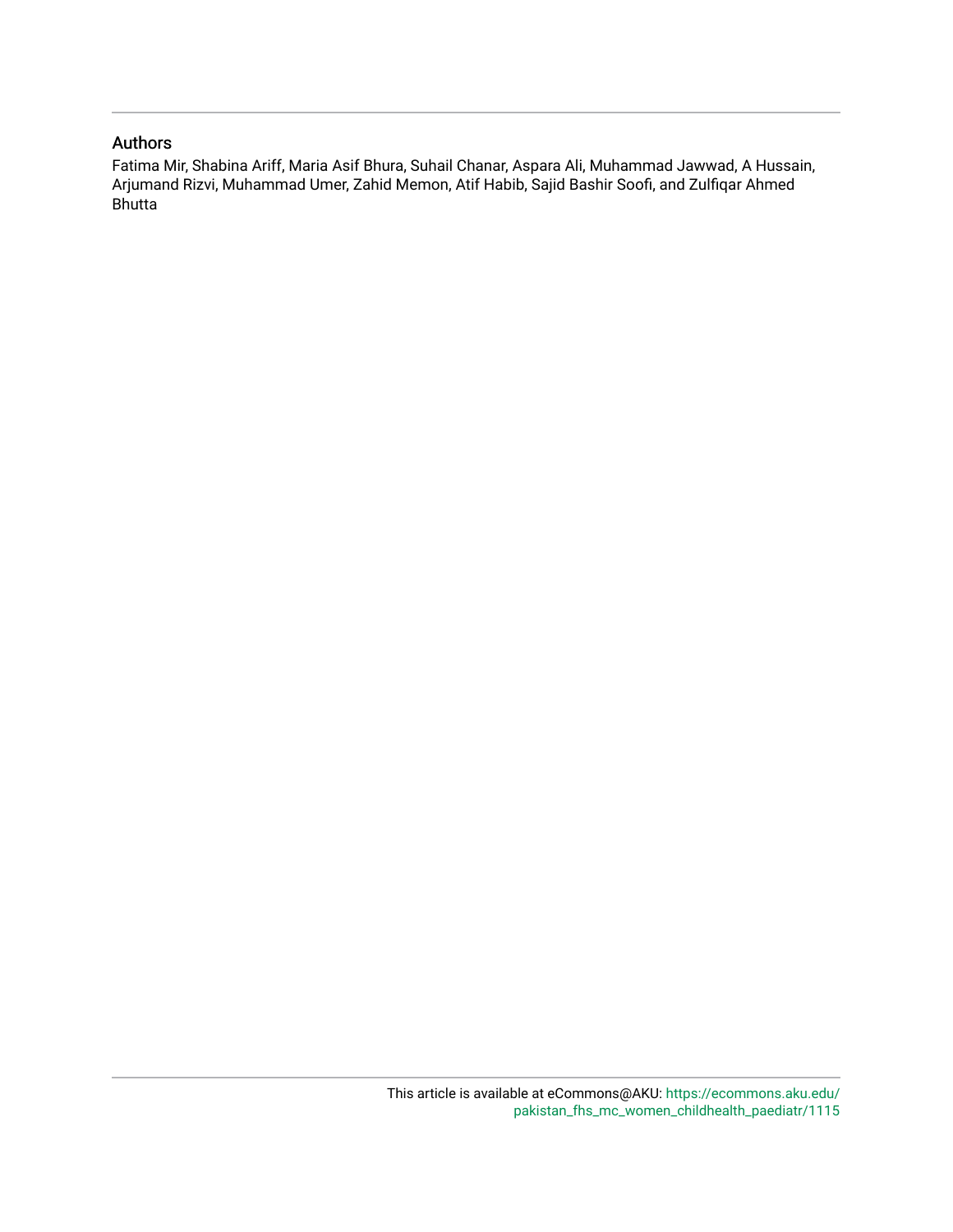



# Risk Factors for Acute Respiratory [Infections in Children Between 0 and](https://www.frontiersin.org/articles/10.3389/fped.2021.704545/full) 23 Months of Age in a Peri-Urban District in Pakistan: A Matched Case–Control Study

Fatima Mir, Shabina Ariff\*, Maria Bhura, Suhail Chanar, Apsara Ali Nathwani, Muhammad Jawwad, Amjad Hussain, Arjumand Rizvi, Muhammad Umer, Zahid Memon, Atif Habib, Sajid Bashir Soofi and Zulfiqar A. Bhutta

#### **OPEN ACCESS**

#### Edited by:

Debora Falleiros Mello, University of São Paulo, Brazil

#### Reviewed by:

Amrita Dosanjh, University of California, San Diego, United States Nihar Ranjan Mishra, All India Institute of Medical Sciences, Kalyani (AIIMS Kalyani), India

> \*Correspondence: Shabina Ariff [shabina.ariff@aku.edu](mailto:shabina.ariff@aku.edu)

#### Specialty section:

This article was submitted to Children and Health, a section of the journal Frontiers in Pediatrics

Received: 03 May 2021 Accepted: 18 November 2021 Published: 10 January 2022

#### Citation:

Mir F, Ariff S, Bhura M, Chanar S, Nathwani AA, Jawwad M, Hussain A, Rizvi A, Umer M, Memon Z, Habib A, Soofi SB and Bhutta ZA (2022) Risk Factors for Acute Respiratory Infections in Children Between 0 and 23 Months of Age in a Peri-Urban District in Pakistan: A Matched Case–Control Study. Front. Pediatr. 9:704545. doi: [10.3389/fped.2021.704545](https://doi.org/10.3389/fped.2021.704545) Department of Pediatrics and Child Health, The Aga Khan University, Karachi, Pakistan

**Background:** Acute respiratory infection (ARI) accounts for nearly 15% of all childhood mortality in South Asia, with children from rural areas at higher risk due to inaccessibility to healthcare facilities. We therefore aimed to identify risk factors associated with ARI in children under 2 years of age in rural Pakistan.

Methods: A retrospective 1:2 matched case–control study was conducted between October and December 2018 in Taluka Kotri, Jamshoro District of Pakistan. Cases were identified as children between 0 and 23 months of age with a history of fever, cough, sore throat, fast breathing, difficulty breathing, or chest indrawing in the 2 weeks prior to the survey. Controls were participants without symptoms of ARI, matched based on age in months. Data analysis was conducted using STATA version 15. Univariate and multivariable conditional logistic regression analyses were used to identify factors associated with ARI, and  $p < 0.05$  was considered statistically significant.

**Results:** We identified 1,071 cases of ARI who were matched with 2,142 controls. Multivariable analysis revealed that female gender [odds ratio (OR) 0.78, 95% confidence interval (CI): 0.67–0.91], exclusive breastfeeding (OR 0.81, 95% CI: 0.69–0.97), and comorbidity with diarrhea (OR: 1.64, 95% CI: 1.40–1.91) were significantly associated with ARI.

**Conclusion:** Pakistan continues to progress toward reducing childhood mortality, particularly ARI-related deaths, for which it bears a great burden. This study identifies risk factors such as the male gender, breastfeeding, and comorbidities with diarrhea, which could open grounds for further programmatic implications in targeting a multifaceted approach to reducing incidences of ARI in rural areas of the country.

Keywords: acute respiratory infection, risk factors, children, peri-urban setting, Pakistan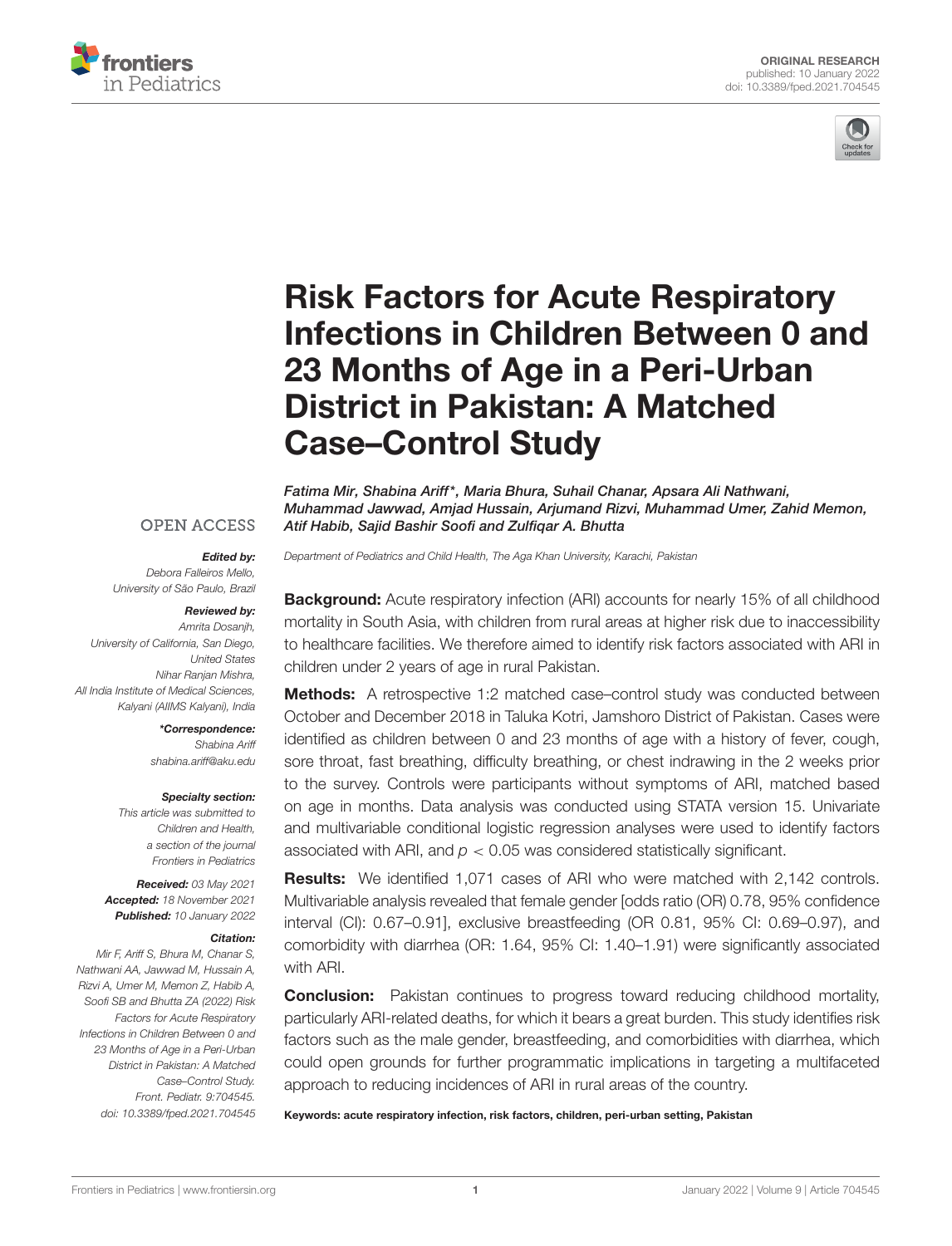Acute respiratory infections (ARIs) are one of the leading causes of childhood morbidity and mortality worldwide, contributing to a third of the under-five deaths in lower income countries [\(1,](#page-7-0) [2\)](#page-7-1). Acute respiratory infections include both upper and lower respiratory tract infections, with the common cold and influenza being the most common ARIs [\(3\)](#page-8-0). Symptoms of ARI consist of short, rapid breathing, or difficulty breathing that is chest related. Pneumonia is a presentation of ARI and is solely responsible for 15% of global childhood deaths across the world [\(2\)](#page-7-1). Symptoms presented with pneumonia include fast breathing and chest indrawing [\(4\)](#page-8-1). The Global Burden of Disease (2019) study reports that lower respiratory tract infections are the second highest cause of burden in children [\(5\)](#page-8-2). As of 2015, pneumonia kills 0.9 million children under five every year and is responsible for 15% of under-five deaths in South Asia [\(6\)](#page-8-3).

Pakistan has a childhood mortality of 67 deaths per 1,000 live births [\(2\)](#page-7-1). The country bears the third highest burden of global pneumonia deaths in children under-five, at 640,000 deaths per year [\(6\)](#page-8-3). The incidence of ARI in under-five children has declined from 16% in 2012–2013 to 14% in 2017–2018, with the highest prevalence of symptoms among children between 6 and 23 months of age [\(7\)](#page-8-4). Another study has reported a prevalence of pneumonia in children under five at 29% in Swat Valley, Pakistan [\(8\)](#page-8-5). The study also reported a higher incidence of ARI among the lower social class, overcrowded houses, and houses that burnt fuel for cooking [\(8\)](#page-8-5). According to the Multiple Indicator Cluster Survey (MICS) Punjab (2017–2018), "tackling leading killer diseases like pneumonia" is a direction toward attaining Sustainable Development Goal 3.2 by 2030, which aims to reduce childhood mortality to 25 deaths per 1,000 live births [\(9,](#page-8-6) [10\)](#page-8-7).

Although pneumonia is diagnosed with chest x-rays, sputum cultures, and blood tests, poor infrastructure and lack of access to diagnostics in lower income countries result in diagnosis by symptom presentation [\(6\)](#page-8-3). This situation is exacerbated in rural and poorer settings, where access to healthcare and availability of health facilities is scarce, thereby preventing timely management of respiratory infections in children. Progress has been made to manage disease through oxygen therapy intervention, but barriers continue to exist at every level, particularly in rural and poor areas, where health-seeking behavior is the least common [\(6,](#page-8-3) [7\)](#page-8-4). Moreover, younger children are at higher risk to developing ARI due to their ongoing lung development, increased exposure to infection, and lower immunity [\(11,](#page-8-8) [12\)](#page-8-9).

Despite a decrease in mortality related to ARI in Pakistan in the past decade, the country still ranks high in pneumoniaassociated deaths. Therefore, a better understanding of risk factors in rural regions of Pakistan is necessitated to design appropriate preventive measures that can be coupled with improved case management. To understand the epidemiology of the disease in rural areas, we conducted a survey to identify risk factors associated with ARI among under-five children in rural Jamshoro, Pakistan.

# **METHODS**

# Study Design, Sampling Procedure, and Selection of Sample

This study is a retrospective case–control design, drawing data from a baseline assessment conducted prior to a cluster randomized controlled trial (protocol under review). The retrospective case–control study was conducted between October and December 2018 in 10 union councils (UCs) in Taluka Kotri, Jamshoro District. Jamshoro is one of the 29 districts of the Sindh province, located about 150 km from the provincial capital, Karachi. Jamshoro consists of four Talukas/Tehsils including Kotri. Taluka Kotri is two-thirds urban, with an estimated population of 0.43 million and 64,500 children under 5 years of age. It consists of 12 primary health care facilities and one tertiary and one district headquarter hospitals. Acute respiratory infections cases are more common during the winter season in Pakistan [\(13\)](#page-8-10).

# Study Population

The study population were children between 0 and 23 months of age within the 10 UCs. Children were excluded if they had missing immunization or breastfeeding information. A case was defined as a child who had fast breathing or difficulty in breathing due to a problem in the chest only or both the chest and nose in the 2 weeks prior to the survey. A control was defined as a child between 0 and 23 months of age who did not have fast or difficulty breathing 2 weeks prior to the survey. Two controls were matched with a case based on age in months.

# Measures and Outcomes

Acute respiratory infections was assessed using a structured questionnaire, which asked caretakers of children if the child had fever or an illness with cough that resulted in shorter, faster, or rapid breathing and if the child had fast or difficulty breathing due to a problem in the chest or due to a blocked or runny nose. As a follow-up, chest indrawing due to fever and cough was also asked. Factors associated with ARI included gender and age of the child, mothers' age and education, number of people living in a room, breastfeeding status, wealth index, WASH indicators (improved sources of water and sanitation), and immunization status of the child. A summary of independent outcome definitions is presented in **[Table 1](#page-4-0)**.

# Data Collection

Households with at least one under 2-year-old child registered with the Lady Health Worker (LHW) Program by the Ministry of Health were visited for the study. Female community health workers (CHWs) accompanied the LHWs to prepare a list of households visited by the LHW to map the catchment area covered by each LHW. A total of 29,258 households were enlisted in the 10 UCs identified for the study, covered by 210 LHWs. Out of this, 6,657 households had at least one child between 0 and 23 months of age. Convenience sampling was conducted, where households were selected according to the ease of the CHW to visit. All children between 0 and 23 months of age with symptoms of ARI who resided within the catchment area were included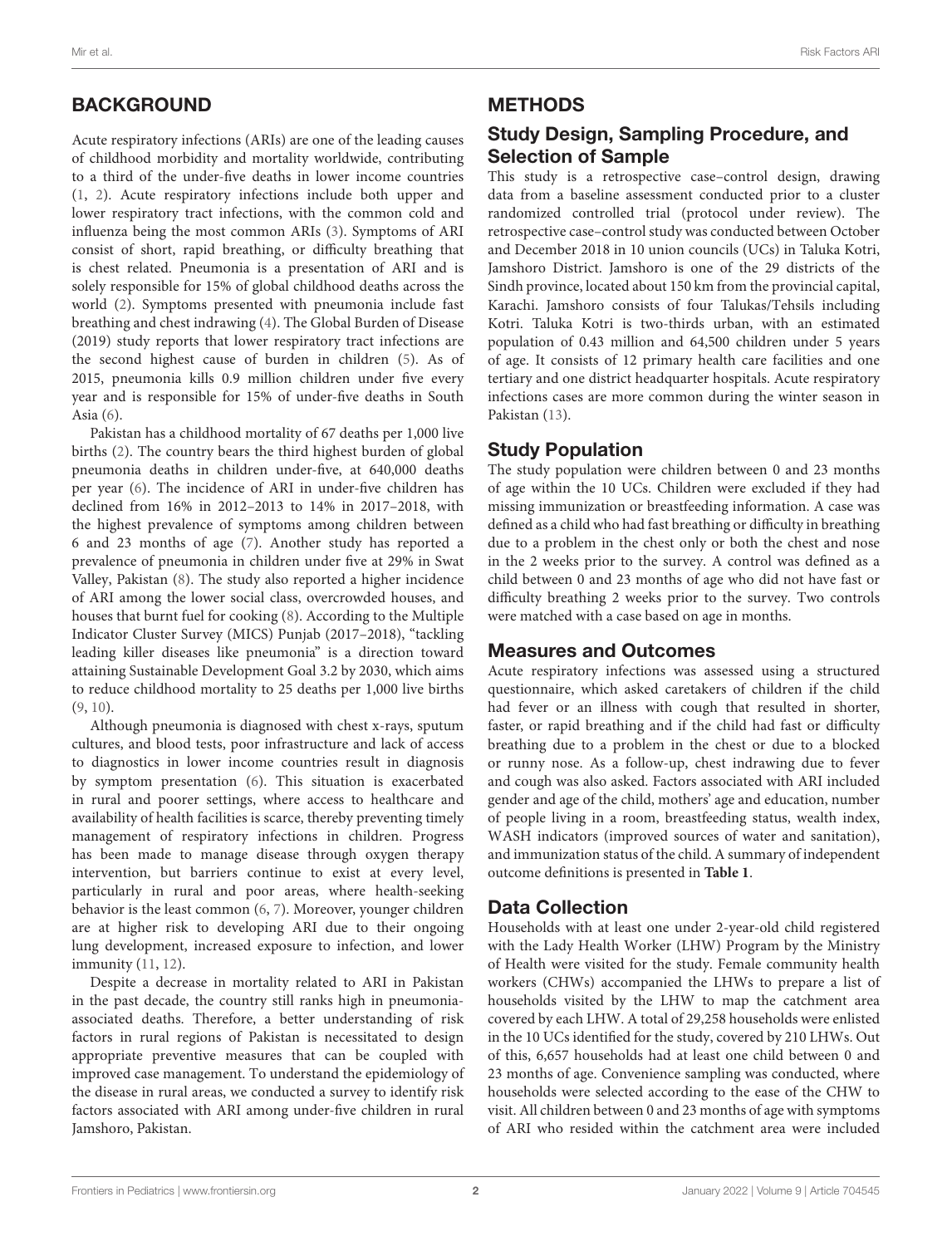<span id="page-4-0"></span>

|                               | Overcrowding                        | Defined as six or more people living in one room                                                                                                                                                                                                                                                                                                                                                                                                                                                                                                                                   |
|-------------------------------|-------------------------------------|------------------------------------------------------------------------------------------------------------------------------------------------------------------------------------------------------------------------------------------------------------------------------------------------------------------------------------------------------------------------------------------------------------------------------------------------------------------------------------------------------------------------------------------------------------------------------------|
| Sociodemographic variables    | Wealth index                        | A composite score was created as a measure of socioeconomic status based<br>on a range of consumer goods owned by households (television, refrigerator,<br>mobile phone, internet, bed, etc.), housing characteristics (source of drinking<br>water, type of sanitation facilities, flooring material, access to electricity, number<br>of rooms used for sleeping, fuel used for cooking), and ownership of assets,<br>land, and livestock.<br>Wealth scores were generated according to these indicators and surveyed<br>households were ranked according to their wealth score. |
| Behavioral and WASH practices | Solid fuel                          | Includes LPG, natural gas, biogas, coal, and wood-fuels that provide heating<br>through combustion                                                                                                                                                                                                                                                                                                                                                                                                                                                                                 |
|                               | Improved source of drinking water   | Includes piped water, public taps, tube wells, boreholes, protected dug wells,<br>springs, rainwater, and bottled water                                                                                                                                                                                                                                                                                                                                                                                                                                                            |
|                               | Improved source of water for sewage | Includes piped water, public taps, tube wells, boreholes, protected dug wells,<br>springs, and rainwater                                                                                                                                                                                                                                                                                                                                                                                                                                                                           |
|                               | Improved source of sanitation       | Includes non-shared toilets that are flush/pour toilets to piped sewer systems,<br>septic tanks, and pit latrines                                                                                                                                                                                                                                                                                                                                                                                                                                                                  |

in the study as cases. Controls also resided within the LHW Program catchment area.

A structured questionnaire was administered to the parents/caregivers of the child by the CHW. The questionnaire contained questions about the socioeconomic and demographic status of the household and the health and nutrition status of the child. The questionnaire is available on request. Data was collected on paper-based questionnaires, was rechecked and verified for accuracy, and then double entered to avoid transcription errors.

#### Sample Size and Statistical Analysis

Between October and December 2018, a total of 1,071 cases and 2,142 matched controls were recruited to the study. This gives a 90% power for detecting an odds ratio (OR) of  $\geq$  1.5 as significant at the 5% level if the prevalence of exposure among controls is 10–90% and correlation between cases and control is 0.2–1.

Analyses were undertaken using STATA version 15. Exploratory analyses were summarized with frequencies and proportions. The predictors of ARI were determined by conditional logistic regression. We initially performed bivariate analyses to examine the association between each risk factor and the outcome variable (**[Tables 2](#page-5-0)**, **[3](#page-5-1)**). A multivariable model was adjusted for all risk factors significant at  $p < 0.2$  in bivariate model (model A). Another multivariable model was fitted by including variables with  $p < 0.2$  in the bivariate model (model B) using a backward elimination method, and variables with  $p$ < 0.05 were retained within the model. Results were reported as matched OR and their 95% confidence intervals (CIs). Plausible interaction and multi-collinearity were additionally assessed. A  $p$ -value of  $<$  0.05 was deemed statistically significant.

## Ethics Statement

An informed and signed consent was given by caretakers of the children included in the study. In the situation where the caretaker was illiterate, consent was signed by thumb impression in the presence of a witness. If the household was locked, the family was not available, or the caretaker refused informed consent, the next household with an eligible child was selected. Ethical approval was obtained from the Ethics Review Committee of the Aga Khan University (4722-Ped-ERC-17).

## RESULTS

We identified 1,071 cases with symptoms of ARI 2 weeks prior to the survey, who were matched with 2,142 controls. **[Table 2](#page-5-0)** presents the demographic and socioeconomic characteristics associated with ARI through a univariate logistic regression analysis. Risk factors associated with a lower likelihood to develop ARI included the female gender (OR: 0.79, 95% CI: 0.68– 0.92) and children with fathers who achieved higher education compared to no education (OR: 0.80, 95% CI: 0.65–0.98). Moreover, children who were exclusively breastfed were less likely to get ARI (OR: 0.81, 95% CI: 0.69–0.96), and children comorbid with diarrhea were more likely to get ARI (OR: 1.64, 95% CI: 1.41–1.91) (**[Table 3](#page-5-1)**).

We conducted a multivariable model fit to adjust variables associated with the incidence of ARI (**[Table 4](#page-6-0)**). The female gender (OR: 0.78, 95% CI: 0.67–0.91) and exclusive breastfeeding from 0 to 6 months (OR: 0.81, 95% CI: 0.69–0.97) were protective against ARI, whereas infants comorbid with diarrhea had a higher likelihood of ARI (OR: 1.64, 95% CI: 1.40–1.91).

# **DISCUSSION**

Our study evaluated the risk factors associated with ARI in a rural district in Sindh, Pakistan among children between 0 and 23 months of age by comparing cases to controls who did not experience symptoms of ARI. Our study found that female infants were less likely to develop ARI symptoms as opposed to male infants. A study in Pakistan identified that male children were more affected by ARI than female children, but the finding was not significant [\(8\)](#page-8-5). Similar findings to our study have been identified in literature from neighboring countries, Bangladesh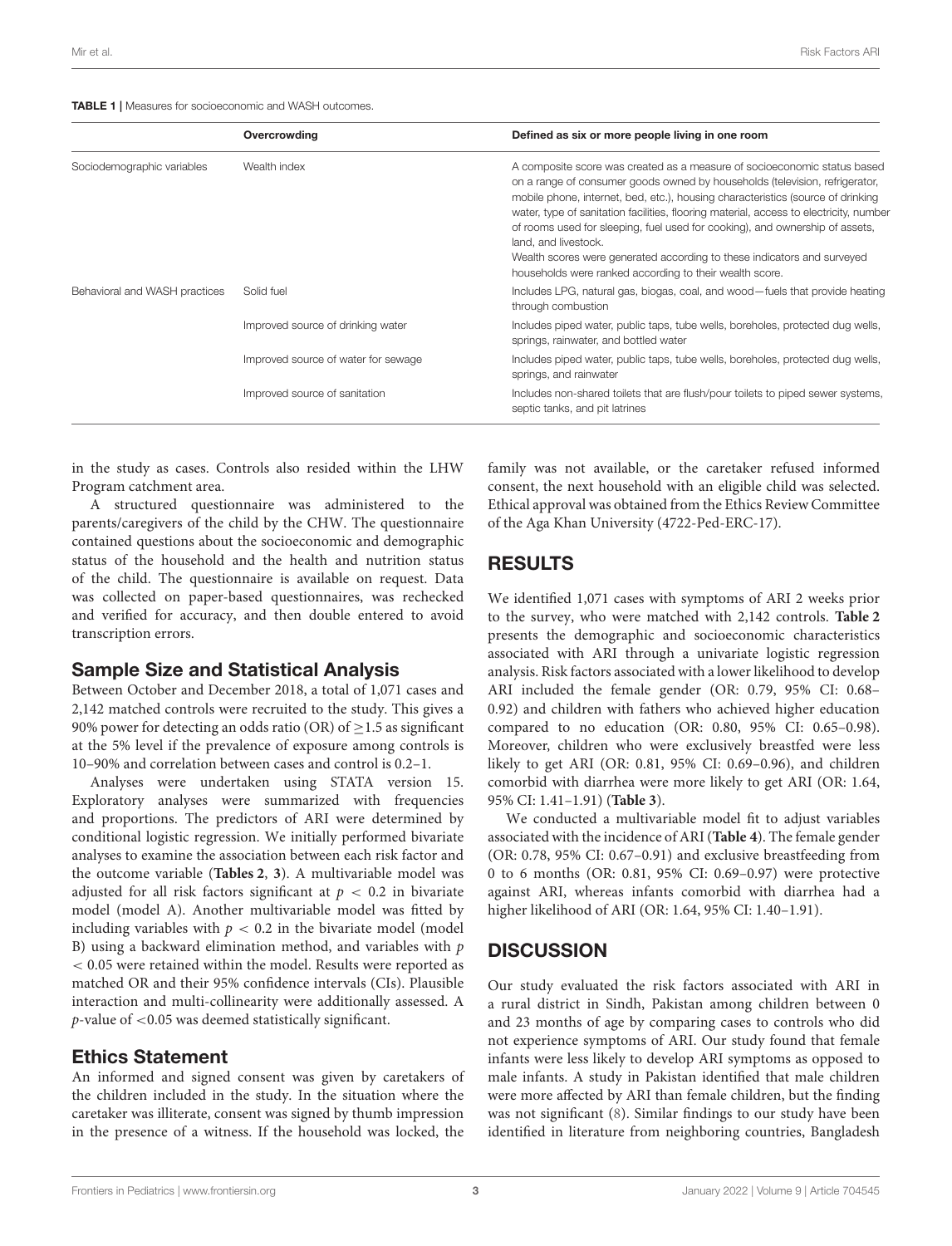<span id="page-5-0"></span>TABLE 2 | Descriptive and univariate analysis of demographic and socioeconomic characteristics of households associated with ARI.

| <b>Variables</b>          | Category     | Cases       | <b>Controls</b> | Odds ratio          | P >  z |
|---------------------------|--------------|-------------|-----------------|---------------------|--------|
|                           |              | $N = 1,071$ | $N = 2,142$     |                     |        |
| Gender                    | Male         | 586 (54.7%) | 1,047 (48.9%)   | Ref                 | Ref    |
|                           | Female       | 485 (45.3%) | 1,095 (51.1%)   | $0.79(0.68 - 0.92)$ | 0.002  |
| Number of people per room | $\leq$ 3     | 366 (34.2%) | 705 (65.8%)     | Ref                 | Ref    |
|                           | More than 3  | 722 (33.7%) | 1,420 (66.3%)   | $0.98(0.84 - 1.14)$ | 0.792  |
| Mother's age              | $<$ 20 year  | 80 (7.5%)   | 133 (6.2%)      | Ref                 | Ref    |
|                           | $20 - 30$    | 652 (61.0%) | 1,299 (60.8%)   | $0.83(0.62 - 1.12)$ | 0.218  |
|                           | >30          | 337 (31.5%) | 703 (32.9%)     | $0.80(0.59 - 1.08)$ | 0.145  |
| Mother's education        | No education | 558 (52.2%) | 1,139 (53.3%)   | Ref                 | Ref    |
|                           | Primary      | 178 (16.7%) | 313 (14.7%)     | $1.16(0.94 - 1.43)$ | 0.173  |
|                           | Secondary    | 204 (19.1%) | 385 (18.0%)     | $1.08(0.88 - 1.32)$ | 0.450  |
|                           | Higher       | 129 (12.1%) | 298 (14.0%)     | $0.88(0.69 - 1.11)$ | 0.275  |
| Father's education        | No education | 338 (31.9%) | 633 (29.8%)     | Ref                 | Ref    |
|                           | Primary      | 170 (16.0%) | 348 (16.4%)     | $0.91(0.72 - 1.14)$ | 0.393  |
|                           | Secondary    | 313 (29.5%) | 588 (27.6%)     | $0.99(0.82 - 1.19)$ | 0.871  |
|                           | Higher       | 240 (22.6%) | 558 (26.2%)     | $0.80(0.65 - 0.98)$ | 0.028  |
| Wealth index (quintiles)  | Poorest      | 224 (20.9%) | 419 (19.6%)     | Ref                 | Ref    |
|                           | Poor         | 221 (20.6%) | 422 (19.7%)     | $0.98(0.78 - 1.23)$ | 0.873  |
|                           | Middle       | 223 (20.8%) | 419 (19.6%)     | $1.00(0.79 - 1.26)$ | 0.971  |
|                           | Rich         | 205 (19.1%) | 439 (20.5%)     | $0.87(0.69 - 1.10)$ | 0.236  |
|                           | Richest      | 198 (18.5%) | 443 (20.7%)     | $0.84(0.66 - 1.06)$ | 0.132  |
|                           |              |             |                 |                     |        |

Row percentages comparing cases to controls.

<span id="page-5-1"></span>TABLE 3 | Descriptive and univariate analysis of household behavioral and WASH practices, and health and nutrition of participants with ARI.

| <b>Variables</b>                   | <b>Categories</b> | Cases<br>$N = 1,071$ | <b>Controls</b><br>$N = 2,142$ | Odds ratio          | P >  z  |
|------------------------------------|-------------------|----------------------|--------------------------------|---------------------|---------|
|                                    |                   |                      |                                |                     |         |
| Cooking done                       | Indoor            | 1,036 (96.7%)        | 2,084 (97.3%)                  | Ref                 | Ref     |
|                                    | Outdoor           | 35 (3.3%)            | 58 (2.7%)                      | $1.22(0.79 - 1.87)$ | 0.369   |
| Solid fuel                         | No                | 858 (80.1%)          | 1,709 (79.8%)                  | Ref                 | Ref     |
|                                    | Yes               | 213 (19.9%)          | 433 (20.2%)                    | $0.98(0.82 - 1.18)$ | 0.828   |
| Improved source of drinking water  | <b>No</b>         | 234 (21.8%)          | 442 (20.6%)                    | Ref                 | Ref     |
|                                    | Yes               | 837 (78.2%)          | 1,700 (79.4%)                  | $0.93(0.78 - 1.11)$ | 0.424   |
| Improved source of water for usage | <b>No</b>         | 243 (22.7%)          | 446 (20.8%)                    | Ref                 | Ref     |
|                                    | Yes               | 828 (77.3%)          | 1,696 (79.2%)                  | $0.90(0.75 - 1.07)$ | 0.222   |
| Improved source of sanitation      | No                | 847 (79.1%)          | 1,742 (81.3%)                  | Ref                 | Ref     |
|                                    | Yes               | 224 (20.9%)          | 400 (18.7%)                    | 1.16 (0.96-1.39)    | 0.126   |
| Make water safer to drink?         | No                | 520 (48.6%)          | 1,005 (46.9%)                  | Ref                 | Ref     |
|                                    | Yes               | 551 (51.4%)          | 1,137 (53.1%)                  | $0.94(0.81 - 1.09)$ | 0.378   |
| Wash hands before feeding infant   | No                | 806 (75.3%)          | 1,637 (76.4%)                  | Ref                 | Ref     |
|                                    | Yes               | 265 (24.7%)          | 505 (23.6%)                    | $1.07(0.90 - 1.27)$ | 0.464   |
| Colostrum given to baby            | <b>No</b>         | 110 (10.3%)          | 202 (9.4%)                     | Ref                 | Ref     |
|                                    | Yes               | 961 (89.7%)          | 1,940 (90.6%)                  | $0.91(0.71 - 1.16)$ | 0.448   |
| Currently breastfeeding            | No                | 232 (21.7%)          | 428 (20.0%)                    | Ref                 | Ref     |
|                                    | Yes               | 839 (78.3%)          | 1,714 (80.0%)                  | $0.90(0.74 - 1.08)$ | 0.251   |
| Exclusively breastfed (0-6 months) | No                | 827 (77.2%)          | 1,569 (73.2%)                  | Ref                 | Ref     |
|                                    | Yes               | 244 (22.8%)          | 573 (26.8%)                    | $0.81(0.69 - 0.96)$ | 0.017   |
| Immunizations                      | No                | 468 (43.7%)          | 905 (42.3%)                    | Ref                 | Ref     |
|                                    | Yes               | 603 (56.3%)          | 1237 (57.8%)                   | $0.94(0.81 - 1.09)$ | 0.436   |
| Comorbid with diarrhea             | No                | 637 (59.5%)          | 1516 (70.8%)                   | Ref                 | Ref     |
|                                    | Yes               | 434 (40.5%)          | 626 (29.2%)                    | $1.64(1.41 - 1.91)$ | < 0.001 |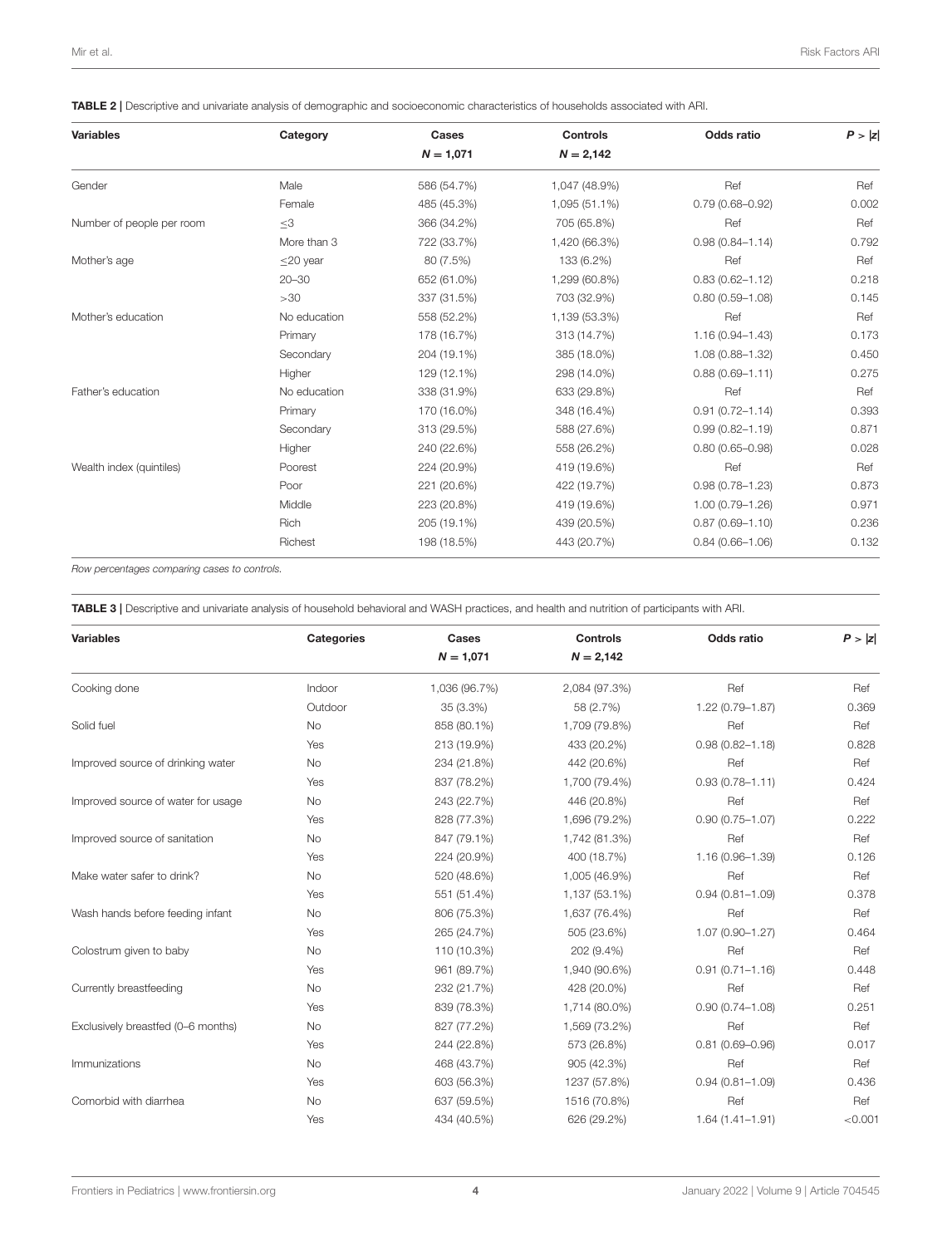<span id="page-6-0"></span>

|                                    | <b>Categories</b> | Fully adjusted (model A)             |         | <b>Reduced (model B)</b>             |         |
|------------------------------------|-------------------|--------------------------------------|---------|--------------------------------------|---------|
| <b>Variables</b>                   |                   | amOR <sup><math>\dagger</math></sup> | P >  z  | amOR <sup><math>\dagger</math></sup> | P >  z  |
| Gender                             | Male              | Ref                                  | Ref     | Ref                                  | Ref     |
|                                    | Female            | $0.79(0.68 - 0.91)$                  | 0.002   | $0.78(0.67 - 0.91)$                  | 0.002   |
| Mother age                         | $\leq$ 20 year    | Ref                                  | Ref     |                                      |         |
|                                    | $20 - 30$         | $0.82(0.61 - 1.10)$                  | 0.180   |                                      |         |
|                                    | >30               | $0.821(0.60 - 1.12)$                 | 0.218   |                                      |         |
| Mother's education                 | No education      | Ref                                  | Ref     |                                      |         |
|                                    | Primary           | 1.200 (0.96-1.50)                    | 0.112   |                                      |         |
|                                    | Secondary         | $1.123(0.90 - 1.41)$                 | 0.312   |                                      |         |
|                                    | Higher            | 1.015 (0.76-1.35)                    | 0.917   |                                      |         |
| Father's education                 | No education      | Ref                                  |         |                                      |         |
|                                    | Primary           | $0.922(0.73 - 1.17)$                 |         |                                      |         |
|                                    | Secondary         | 1.009 (0.82-1.24)                    |         |                                      |         |
|                                    | Higher            | $0.869(0.68 - 1.11)$                 |         |                                      |         |
| Exclusively breastfed (0-6 months) | <b>No</b>         | Ref                                  | Ref     | Ref                                  | Ref     |
|                                    | Yes               | $0.821(0.69 - 0.98)$                 | 0.026   | $0.81(0.69 - 0.97)$                  | 0.019   |
| Wealth index (quintiles)           | Poorest           | Ref                                  | Ref     |                                      |         |
|                                    | Poor              | $0.964(0.76 - 1.22)$                 | 0.761   |                                      |         |
|                                    | Middle            | $0.983(0.77 - 1.26)$                 | 0.894   |                                      |         |
|                                    | Rich              | $0.900(0.69 - 1.17)$                 | 0.438   |                                      |         |
|                                    | Richest           | $0.911(0.68 - 1.22)$                 | 0.527   |                                      |         |
| Improved source of sanitation      | <b>No</b>         | Ref                                  | Ref     |                                      |         |
|                                    | Yes               | 1.158 (0.96-1.40)                    | 0.132   |                                      |         |
| Comorbid with diarrhea             | <b>No</b>         | Ref                                  | Ref     | Ref                                  | Ref     |
|                                    | Yes               | 1.579 (1.35-1.85)                    | < 0.001 | $1.64(1.40 - 1.91)$                  | < 0.001 |

 $A$ -Model includes all predictors significant at  $p < 0.2$  in bivariate analysis.

 $B$ —Parsimonious model selected using backward elimination,  $p < 0.05$  considered significant.

†Adjusted matched odds ratio.

and India, where cultural and social norms are similar to those in our study context [\(14–](#page-8-11)[17\)](#page-8-12). This could be due to cultural norms where male infants have a higher exposure to the outdoors, smoke, and air pollution, whereas females tend to stay indoors from a young age and spend more time with their mothers.

We identified that exclusive breastfeeding was protective against ARI. Breastfeeding provides children with natural immunity and has shown to be protective against several diseases. A meta-analysis of 10 studies from developing and developed countries on risk factors of acute lower respiratory infections (ALRI) identified that infants who were not exclusively breastfed were more than twice as likely to develop severe ALRI than those who were exclusively breastfed [\(18\)](#page-8-13). Partial or no breastfeeding has shown to increase the risk of ARI-related mortality by 2.40 in a verbal autopsy study [\(19\)](#page-8-14). Another study in India identified that timely initiation of breastfeeding resulted in a lower occurrence of ARI [\(17\)](#page-8-12). Moreover, a Nigerian study highlighted the importance of protective immunoglobulins in breastmilk and the significance of breastfeeding in preventing malnutrition, which in turn was protective against ARI [\(20\)](#page-8-15). Similarly, diarrhea presents as a risk factor to ARI due to the association between diarrhea, malnutrition, and compromised immunity in infants, therefore resulting in a higher risk of

contracting ARI. A quantitative analysis among Indian and Nepali children found an increased incidence of ARI when diarrhea occurred within 28 days prior to the onset of ARI, with an increased comorbidity with an increase in diarrhea severity [\(21\)](#page-8-16). Encouraging the uptake of exclusive breastfeeding has the potential to trickle down its benefits on not only reducing ARI in children but also reducing the incidence of diarrhea, which can have a synergetic effect in reducing ARI in the developing world.

Paternal education was associated with ARI in the univariate analysis, but was not significant in the final multivariable model. This was also identified in a study in urban slums of Gulbarga, India, where children belonging to illiterate fathers were twice as likely to develop ARI than those with literate fathers [\(16\)](#page-8-17). A similar study in Nigeria also found that children whose parents have poor parental education had thrice the risk of developing pneumonia [\(20\)](#page-8-15). The impact of paternal education could be due to the cultural practice that exists in Pakistan, where fathers are deemed decision makers in households and influence healthseeking behaviors, nutrition, and general living conditions of the family, which directly impact childhood morbidities [\(22,](#page-8-18) [23\)](#page-8-19). A recently conducted study in Pakistan concluded that education of caretakers can improve the recognition of danger signs in children and consequently improve care-seeking practices [\(24\)](#page-8-20).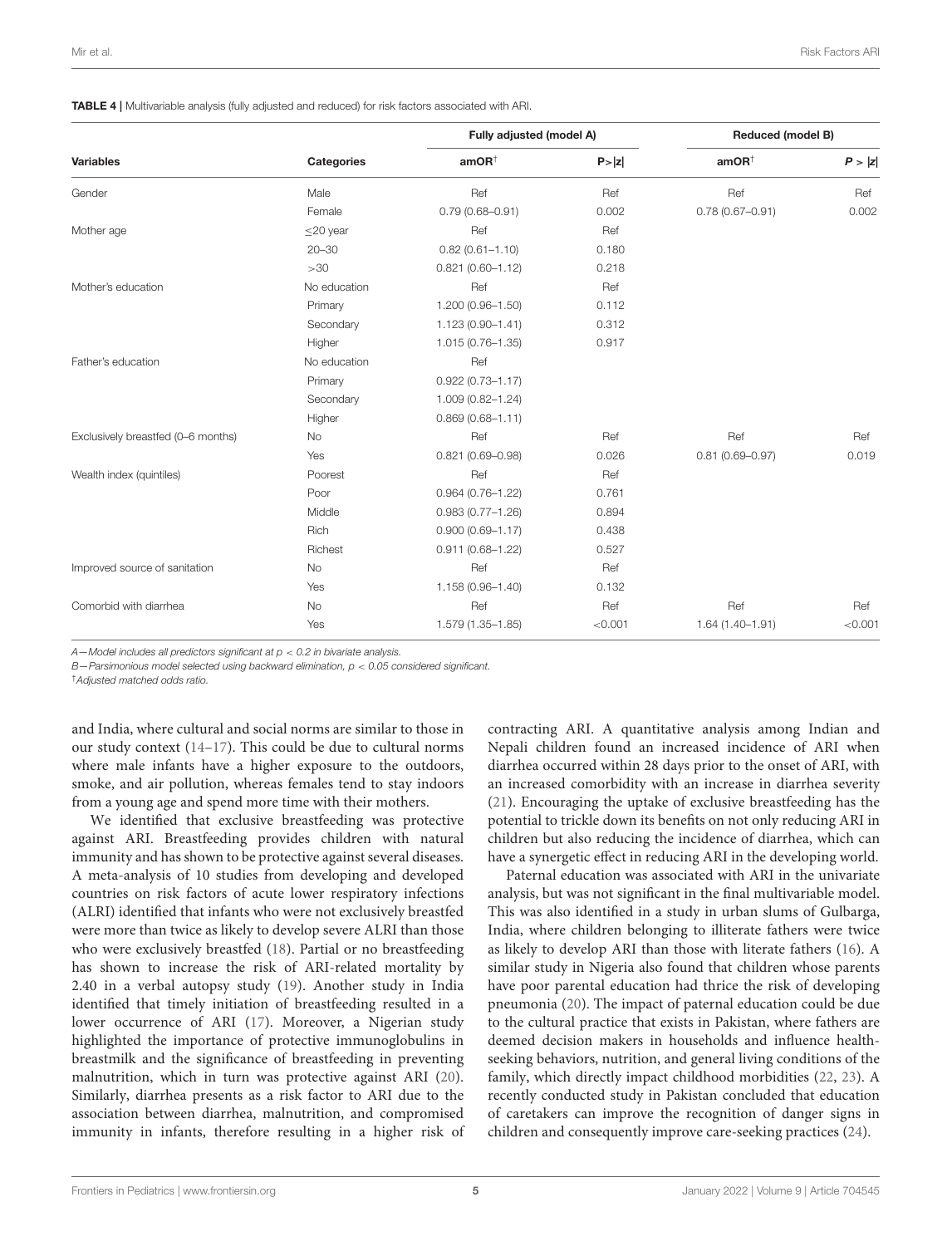Contrary to other studies, our study did not identify socioeconomic, WASH-related, or household characteristics as risk factors of ARI [\(8,](#page-8-5) [11,](#page-8-8) [14,](#page-8-11) [17,](#page-8-12) [25,](#page-8-21) [26\)](#page-8-22). This could be because our study was conducted in one locality of Jamshoro District. The wealth index of the participants is subjective and only comparable to the wealth index of the study sample and is therefore not generalizable to the whole population. It is likely that our study population did not have stark differences between wealth quintiles, since they belonged to a similar socioeconomic background, so we could not identify any association between wealth index and ARI. Nevertheless, access to healthcare to address an illness is difficult in rural areas of the country due to distances, lack of healthcare facilities, and transportation, which reduces healthcare utilization in rural areas [\(27\)](#page-8-23). This ascertains the need for interventions targeted in rural areas where children have delayed treatment to their illness.

Although there has been a sharp decline of respiratory infection burden across the globe, including a nearly 50% decline in Pakistan over the past two decades, the country still faces the highest number of pneumonia and diarrheal deaths globally [\(6\)](#page-8-3). As our study indicates, diarrhea in children is a common risk factor for ARI; therefore, targeting interventions to reduce diarrhea in children can interchangeably impact the morbidities from ARI reduction. Diarrhea and pneumonia are also risk factors for undernutrition and malnutrition in children; therefore, it is imperative to not only reduce the incidence of ARI in children to prevent mortality and morbidity related to ARI but to also diminish the outcomes of ARI and the long-term consequences presented with ARI at a young age [\(28,](#page-8-24) [29\)](#page-8-25).

Using a matched case–control study design, our study evaluated numerous determinant factors of ARI, but failed to take into account smoking within the household and nutritional status of the child, both of which have been identified as imperative risk factors to ARI in literature. A limitation to our study was that all our participants were from one locality, so it could not identify large socioeconomic differences between participants; thus, our study is not generalizable to entirely rural or urban settings within the country. Another limitation is that, since we used questionnaires to recall incidence of ARI through symptoms, recall bias may have affected the accuracy of data. Moreover, we did not confirm the status of ARI and did not perform clinical examinations to diagnose the infants. Another limitation to our study was that our age group was restricted to children under 2 years of age and would likely not apply to the under-five age group.

## **CONCLUSION**

Pakistan is one of the most susceptible regions to ARI and ARIrelated mortalities in children. Despite significant improvement,

# **REFERENCES**

<span id="page-7-0"></span>1. World Health Organization UNICEF. Ending Preventable Child Deaths from Pneumonia and Diarrhoea by 2025: The Integrated Global Action Plan for health outcomes still have a long way to go. Our study highlights risk factors associated with ARI in children between 0 and 23 months, with female children and those exclusively breastfed having a lower likelihood for ARI and diarrhea as a common risk factor for the disease. Improving factors associated with diarrhea, education, and awareness to prevent ARI and promoting breastfeeding have the potential to effectively reduce ARI among children. Furthermore, studying the interaction between ARI, diarrhea, breastfeeding, and undernutrition can direct programs to take a multifaceted approach to tackling under-five mortality and morbidity in Pakistan.

## DATA AVAILABILITY STATEMENT

The raw data supporting the conclusions of this article will be made available by the authors, without undue reservation.

## ETHICS STATEMENT

The studies involving human participants were reviewed and approved by the Ethics Review Committee of the Aga Khan University (4722-Ped-ERC-17). The patients/participants provided their written informed consent to participate in this study.

## AUTHOR CONTRIBUTIONS

ZB, SS, FM, and SA conceived and designed the study and reviewed final manuscript. SC and AN developed the tools, conducted the trainings, and implemented the study. MJ, AHu, and AR cleaned the data and conducted the final analysis. FM, SC, MB, AN, MU, ZM, AHa, SA, SS, and ZB contributed to the development of manuscript. All authors contributed to the article and approved the submitted version.

#### FUNDING

This study was funded by the Bill & Melinda Gates Foundation (BMGF) through grant OPP11 48892.

### ACKNOWLEDGMENTS

We are thankful to the Department of Health and the Lady Health Workers program, Sindh, Pakistan, for permission and approval to implement this study. We are very much grateful to the lady health workers who gave support during the data collection. Lastly, we appreciate the role of all study CHWs who collected the data efficiently with full determination.

Pneumonia and Diarrhoea (GAPPD). Geneva: World Health Organization UNICEF (2013).

<span id="page-7-1"></span>2. UNICEF, WHO, World Bank, United Nations Population Division. Levels and Trends in Child Mortality: Report 2020. Estimates Developed by the UN